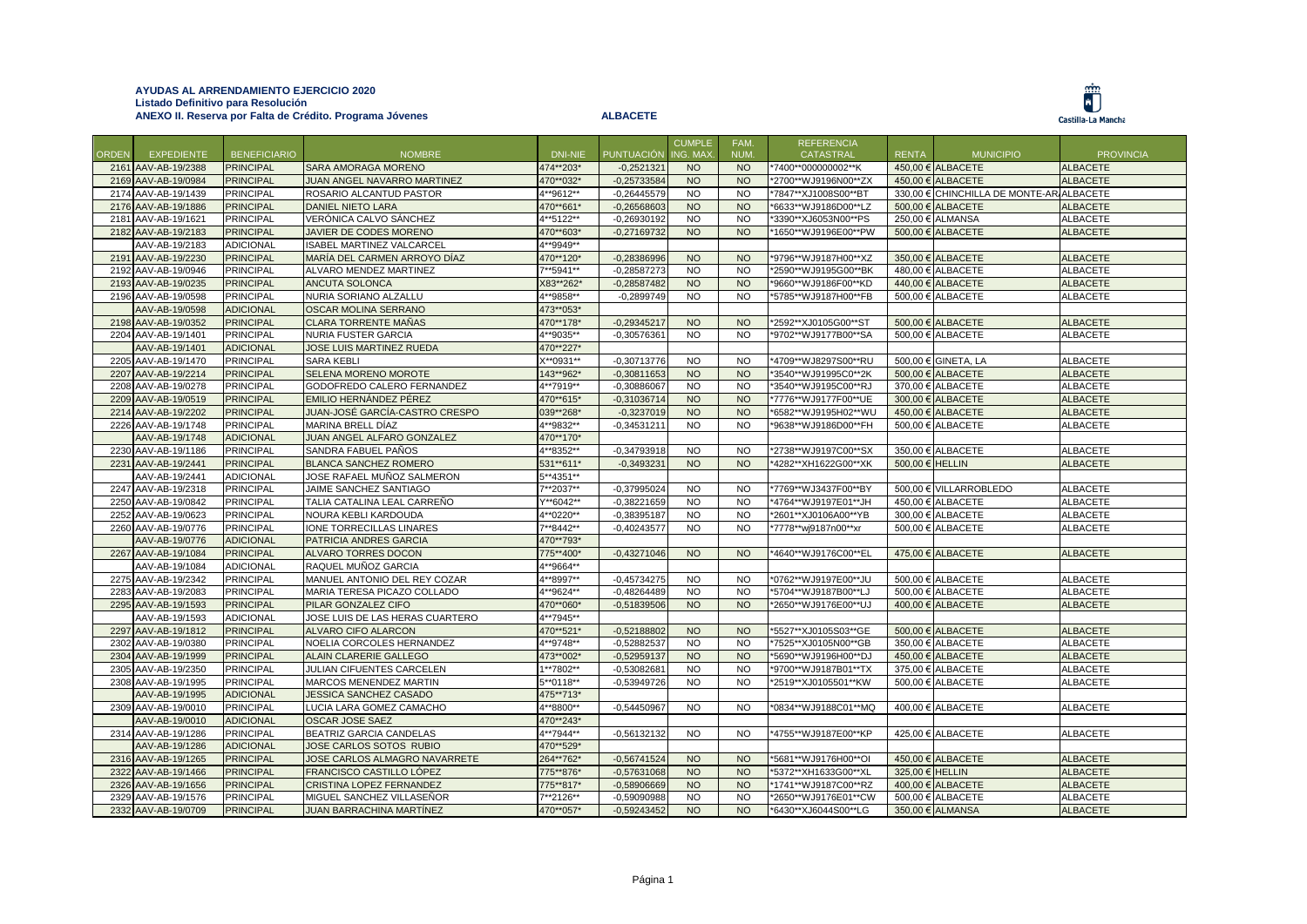## **AYUDAS AL ARRENDAMIENTO EJERCICIO 2020 Listado Definitivo para Resolución ANEXO II. Reserva por Falta de Crédito. Programa Jóvenes ALBACETE**





|       |                     |                     |                                    |           |                   | <b>CUMPLE</b> | FAM.      | <b>REFERENCIA</b>    |                 |                                |                  |
|-------|---------------------|---------------------|------------------------------------|-----------|-------------------|---------------|-----------|----------------------|-----------------|--------------------------------|------------------|
| ORDEN | <b>EXPEDIENTE</b>   | <b>BENEFICIARIO</b> | <b>NOMBRE</b>                      | DNI-NIE   | <b>PUNTUACIÓN</b> | ING. MAX      | NUM.      | <b>CATASTRAL</b>     | <b>RENTA</b>    | <b>MUNICIPIO</b>               | <b>PROVINCIA</b> |
|       | 2335 AAV-AB-19/2036 | <b>PRINCIPAL</b>    | SOFIA MARTINEZ TERCERO             | 4**9865** | $-0,59912309$     | <b>NO</b>     | <b>NO</b> | *9600**WJ9196B00**UZ |                 | 470,00 € ALBACETE              | <b>ALBACETE</b>  |
|       | 2337 AAV-AB-19/1573 | <b>PRINCIPAL</b>    | CARLOS SANCHEZ MORENO              | 470**733* | $-0,60088648$     | <b>NO</b>     | <b>NO</b> | *7850**WJ9178F03**GM |                 | 450,00 € ALBACETE              | <b>ALBACETE</b>  |
|       | 2339 AAV-AB-19/1359 | <b>PRINCIPAL</b>    | <b>RACHID ES SADOUNY</b>           | X87**403* | $-0,60132135$     | <b>NO</b>     | <b>NO</b> | *6311**WJ7153S00**BZ |                 | 270,00 € HERRERA, LA           | <b>ALBACETE</b>  |
|       | 2343 AAV-AB-19/2024 | <b>PRINCIPAL</b>    | BENJAMIN CANO MARTINEZ             | 531**125* | $-0,60565802$     | <b>NO</b>     | <b>NO</b> | *0324**XH1633A00**WF | 300,00 € HELLIN |                                | <b>ALBACETE</b>  |
|       | 2344 AAV-AB-19/1937 | <b>PRINCIPAL</b>    | ANTONIO JOSE CLAVEL GONZALEZ       | 7**1148** | $-0,60577372$     | <b>NO</b>     | <b>NO</b> | *9666**WJ9176F00**YT |                 | 300,00 € ALBACETE              | <b>ALBACETE</b>  |
|       | 2345 AAV-AB-19/2086 | <b>PRINCIPAL</b>    | JESUS QUESADA VILLANUEVA           | 470**254* | $-0,61173947$     | <b>NO</b>     | <b>NO</b> | *5554**WJ9175F00**MJ |                 | 425,00 € ALBACETE              | <b>ALBACETE</b>  |
|       | 2353 AAV-AB-19/0245 | <b>PRINCIPAL</b>    | SHEILA SANCHEZ TEBAR               | 4**8493** | $-0.62769646$     | <b>NO</b>     | <b>NO</b> | *9660**WJ9186F00**BP |                 | 450,00 € ALBACETE              | <b>ALBACETE</b>  |
|       | 2360 AAV-AB-19/2266 | <b>PRINCIPAL</b>    | CARLOS GONZALEZ PARADA             | 771**598* | $-0,63445746$     | <b>NO</b>     | <b>NO</b> | *5700**WJ9197B00**LK |                 | 475,00 € ALBACETE              | <b>ALBACETE</b>  |
|       | 2361 AAV-AB-19/1066 | <b>PRINCIPAL</b>    | ÁLVARO PEÑARRUBIA MARTÍNEZ         | 4**7578** | $-0,63523543$     | <b>NO</b>     | <b>NO</b> | *0658**WJ9196E00**JY |                 | 500,00 € ALBACETE              | <b>ALBACETE</b>  |
|       | 2363 AAV-AB-19/1233 | <b>PRINCIPAL</b>    | JUAN ANTONIO OÑATE LOPEZ           | 7**1940** | $-0,63972637$     | <b>NO</b>     | <b>NO</b> | *1690**XJ016G002**G  |                 | 420,00 € ALBACETE              | <b>ALBACETE</b>  |
|       | 2364 AAV-AB-19/2327 | <b>PRINCIPAL</b>    | ISABEL PARREÑO MARTINEZ            | 470**043* | $-0,64358828$     | <b>NO</b>     | <b>NO</b> | *9000**WJ7420S00**QW |                 | 400,00 € RODA, LA              | <b>ALBACETE</b>  |
|       | 2373 AAV-AB-19/0862 | <b>PRINCIPAL</b>    | <b>CECILIA ALARCON GIL</b>         | 775**390* | $-0,66034584$     | <b>NO</b>     | <b>NO</b> | *7782**WJ9187H00**GE |                 | 350,00 € ALBACETE              | <b>ALBACETE</b>  |
|       | 2378 AAV-AB-19/0008 | <b>PRINCIPAL</b>    | CRISTINA GARCIA DE LA TORRE        | 4**9335** | $-0,68623688$     | <b>NO</b>     | <b>NO</b> | *1770**WJ9187N00**BU |                 | 450,00 € ALBACETE              | <b>ALBACETE</b>  |
|       | 2382 AAV-AB-19/0534 | <b>PRINCIPAL</b>    | JAIME CRUZ BARRERO                 | 4**8261** | $-0,70300641$     | <b>NO</b>     | <b>NO</b> | *6602**WJ9196B00**QR |                 | 450,00 € ALBACETE              | <b>ALBACETE</b>  |
|       | 2383 AAV-AB-19/1967 | <b>PRINCIPAL</b>    | ALVARO GUTIERREZ GOMEZ             | 155**968* | $-0,70453987$     | <b>NO</b>     | <b>NO</b> | *6700**WJ9177B00**EU |                 | 450,00 € ALBACETE              | <b>ALBACETE</b>  |
|       | AAV-AB-19/1967      | <b>ADICIONAL</b>    | RAQUEL LOPEZ CARO                  | 1**1842** |                   |               |           |                      |                 |                                |                  |
|       | 2385 AAV-AB-19/0655 | <b>PRINCIPAL</b>    | ELIZABETH ORTIZ PEREZ              | 4**9371** | $-0,70908786$     | <b>NO</b>     | <b>NO</b> | *4578**XJ0105N00**OZ |                 | 490,00 € ALBACETE              | <b>ALBACETE</b>  |
|       | 2386 AAV-AB-19/2391 | <b>PRINCIPAL</b>    | MARIA ANGELES ALMENDROS GARRIDO    | 470**774* | $-0,70931495$     | <b>NO</b>     | <b>NO</b> | *6647**WJ9196D00**AH |                 | 500,00 € ALBACETE              | <b>ALBACETE</b>  |
|       | AAV-AB-19/2391      | <b>ADICIONAL</b>    | JOSE ANTONIO GOMEZ COLLADO         | 4**9833** |                   |               |           |                      |                 |                                |                  |
|       | 2387 AAV-AB-19/1271 | <b>PRINCIPAL</b>    | <b>AGUSTIN MOYA LAZARO</b>         | 478**526* | $-0,71029006$     | <b>NO</b>     | <b>NO</b> | *7677**WJ9436N00**GE |                 | 300,00 € TARAZONA DE LA MANCHA | <b>ALBACETE</b>  |
|       | 2389 AAV-AB-19/2151 | <b>PRINCIPAL</b>    | <b>ERNESTO LOPEZ BORDAS</b>        | 470**377* | $-0,7241964$      | <b>NO</b>     | <b>NO</b> | *9700**WJ9187B01**MJ |                 | 400,00 € ALBACETE              | <b>ALBACETE</b>  |
|       | 2397 AAV-AB-19/0604 | <b>PRINCIPAL</b>    | VANESA AGUADO PIQUERAS             | 470**208* | $-0,75270028$     | <b>NO</b>     | <b>NO</b> | *6795**WJ9187H00**PZ |                 | 350,00 € ALBACETE              | <b>ALBACETE</b>  |
|       | AAV-AB-19/0604      | <b>ADICIONAL</b>    | ANTONIO NAVARRO GARCIA             | 4**8234** |                   |               |           |                      |                 |                                |                  |
|       | 2400 AAV-AB-19/1247 | <b>PRINCIPAL</b>    | MARÍA JOSÉ HERGUETA GUTIÉRREZ      | 745**048* | $-0,75745486$     | <b>NO</b>     | <b>NO</b> | *5668**wj9196f00**QW |                 | 500,00 € ALBACETE              | <b>ALBACETE</b>  |
|       | 2401 AAV-AB-19/1996 | <b>PRINCIPAL</b>    | ANA PARREÑO TEBAR                  | 7**1720** | $-0,76195521$     | <b>NO</b>     | <b>NO</b> | *6970**WJ7329N00**QO |                 | 350,00 € RODA, LA              | <b>ALBACETE</b>  |
|       | AAV-AB-19/1996      | <b>ADICIONAL</b>    | JESICA CASTELLANOS ESCRIBANO       | 046**428* |                   |               |           |                      |                 |                                |                  |
|       | 2403 AAV-AB-19/2263 | <b>PRINCIPAL</b>    | MARIA CARMEN CANTERO MONTERO       | 470**211* | $-0,76598325$     | <b>NO</b>     | <b>NO</b> | *1742**XJ2457S00**EG |                 | 200,00 € FUENTEALBILLA         | <b>ALBACETE</b>  |
|       | 2407 AAV-AB-19/0489 | <b>PRINCIPAL</b>    | CARMEN MARIA PEINADO OLMEDO        | 705**337* | $-0,79282248$     | <b>NO</b>     | <b>NO</b> | *7660**WJ9186F00**QS |                 | 414,00 € ALBACETE              | <b>ALBACETE</b>  |
|       | 2408 AAV-AB-19/1637 | <b>PRINCIPAL</b>    | SANDRA MARIA GARCIA GARCIA         | 4**9830** | $-0,79297541$     | <b>NO</b>     | <b>NO</b> | *4680**WJ9196G00**RX |                 | 425,00 € ALBACETE              | <b>ALBACETE</b>  |
|       | 2409 AAV-AB-19/0321 | <b>PRINCIPAL</b>    | JOSE DANIEL MARTINEZ LOPEZ         | 470**967* | $-0,79467232$     | <b>NO</b>     | <b>NO</b> | *6582**WJ9195H01**TP |                 | 400,00 € ALBACETE              | <b>ALBACETE</b>  |
|       | 2410 AAV-AB-19/2406 | <b>PRINCIPAL</b>    | ALVARO MOYA SAEZ                   | 4**9039** | $-0.79801159$     | <b>NO</b>     | <b>NO</b> | *7740**WJ9197D00**OF |                 | 500.00 € ALBACETE              | <b>ALBACETE</b>  |
|       | 2417 AAV-AB-19/0109 | <b>PRINCIPAL</b>    | GABRIELA PARASHKEVOVA PARASHKEVOVA | X**3428** | $-0,81407231$     | <b>NO</b>     | <b>NO</b> | *4647**WJ9176C00**XF |                 | 400,00 € ALBACETE              | <b>ALBACETE</b>  |
|       | 2423 AAV-AB-19/2109 | <b>PRINCIPAL</b>    | JOSUE HUERTA HERNANDEZ             | 1**7821** | $-0,82497317$     | <b>NO</b>     | <b>NO</b> | *7372**3XJ605350**8E |                 | 365,00 € ALMANSA               | <b>ALBACETE</b>  |
|       | 2432 AAV-AB-19/2352 | <b>PRINCIPAL</b>    | JOSEFA DEL RAMO CEBRIAN            | 7**7472** | $-0,84964606$     | <b>NO</b>     | <b>NO</b> | *3512**XH3705S00**EM | 300,00 € ONTUR  |                                | <b>ALBACETE</b>  |
|       | 2436 AAV-AB-19/1642 | <b>PRINCIPAL</b>    | <b>TAMARA GARCIA PALACIOS</b>      | 745**795* | $-0,86704062$     | <b>NO</b>     | <b>NO</b> | *4625**WJ9186S00**GI |                 | 400,00 € ALBACETE              | <b>ALBACETE</b>  |
|       | 2439 AAV-AB-19/1951 | <b>PRINCIPAL</b>    | ALFONSO DE LA CRUZ ROMERO          | 470**785* | $-0,88294309$     | <b>NO</b>     | <b>NO</b> | '9698**WJ3446H00**IW |                 | 325,00 € VILLARROBLEDO         | <b>ALBACETE</b>  |
|       | 2443 AAV-AB-19/0504 | <b>PRINCIPAL</b>    | ANGEL LUIS DE LAMO HERNANDEZ       | 7**1820** | $-0.89545441$     | <b>NO</b>     | <b>NO</b> | *8803**WJ9188B01**BG |                 | 500.00 € ALBACETE              | <b>ALBACETE</b>  |
|       | 2446 AAV-AB-19/0711 | <b>PRINCIPAL</b>    | ANTONIO DOMENECH PICAZO            | 470**338* | $-0.91762982$     | <b>NO</b>     | <b>NO</b> | *9767**WJ9177F00**HQ |                 | 425,00 € ALBACETE              | <b>ALBACETE</b>  |
|       | 2451 AAV-AB-19/1896 | <b>PRINCIPAL</b>    | ROSARIO SEVILLA PARRA              | 4**8954** | $-0,93453765$     | <b>NO</b>     | <b>NO</b> | *1802**WJ9188A00**LP |                 | 500,00 € ALBACETE              | ALBACETE         |
|       | 2452 AAV-AB-19/2280 | <b>PRINCIPAL</b>    | JOSE FERNANDO PEREZ SERRANO        | 056**096* | $-0,93545659$     | <b>NO</b>     | <b>NO</b> | *6568**WJ9185N00**IG |                 | 500,00 € ALBACETE              | <b>ALBACETE</b>  |
|       | 2453 AAV-AB-19/1888 | <b>PRINCIPAL</b>    | EVANGELINA GONZÁLEZ MURCIA         | 4**8790** | $-0,94350224$     | <b>NO</b>     | <b>NO</b> | *7760**WJ9187F00**ZP |                 | 350,00 € ALBACETE              | <b>ALBACETE</b>  |
|       | 2455 AAV-AB-19/1933 | <b>PRINCIPAL</b>    | ESTEL PALOU MESTRE                 | 4**5047** | $-0,94576566$     | <b>NO</b>     | <b>NO</b> | *4647**WJ9176C00**PW |                 | 450.00 € ALBACETE              | <b>ALBACETE</b>  |
|       | 2461 AAV-AB-19/2456 | <b>PRINCIPAL</b>    | MARCO ANTONIO IRANZO GOMEZ         | 4**8095** | $-0,97926616$     | <b>NO</b>     | <b>NO</b> | *8035**XJ3510S00**BA |                 | 325,00 € CASAS-IBAÑEZ          | <b>ALBACETE</b>  |
|       | 2469 AAV-AB-19/2191 | <b>PRINCIPAL</b>    | <b>CRISTOBAL MORALES ULLOA</b>     | 773**116* | $-1,02560778$     | <b>NO</b>     | <b>NO</b> | *2780**WJ9187G00**HM |                 | 450,00 € ALBACETE              | <b>ALBACETE</b>  |
|       | 2470 AAV-AB-19/2039 | <b>PRINCIPAL</b>    | VANESA CARMONA CAÑIZARES           | 4**9741** | -1,03548465       | <b>NO</b>     | <b>NO</b> | *6630**WJ9186D00**JI |                 | 400,00 € ALBACETE              | <b>ALBACETE</b>  |
|       | 2486 AAV-AB-19/0019 | <b>PRINCIPAL</b>    | ALEJANDRO MARTI CALIXTO            | 4**8087** | $-1,15447385$     | <b>NO</b>     | <b>NO</b> | *3583**XJ0105N00**ZJ |                 | 500,00 € ALBACETE              | <b>ALBACETE</b>  |
|       | 2489 AAV-AB-19/1710 | <b>PRINCIPAL</b>    | LORENA LOPEZ SANCHEZ               | 531**663* | $-1,1932366$      | <b>NO</b>     | <b>NO</b> | *6700**WJ9177B00**AP |                 | 400,00 € ALBACETE              | <b>ALBACETE</b>  |
|       | 2492 AAV-AB-19/2312 | <b>PRINCIPAL</b>    | MARIA ISABEL JIMENEZ CRESPO        | 7**2021** | -1,21733499       | <b>NO</b>     | <b>NO</b> | *6631**WJ9196D00**ML |                 | 340,00 € ALBACETE              | <b>ALBACETE</b>  |
|       | 2493 AAV-AB-19/1570 | <b>PRINCIPAL</b>    | SERGIO TELLO VILLODRE              | 745**352* | $-1,24519555$     | <b>NO</b>     | <b>NO</b> | *7010**WJ57420S0**5I |                 | 280,00 € RODA, LA              | <b>ALBACETE</b>  |
|       | 2494 AAV-AB-19/1074 | <b>PRINCIPAL</b>    | YOLANDA NAVARRO CHICANO            | 4**9216** | $-1,26041845$     | <b>NO</b>     | <b>NO</b> | *8750**WJ9177F01**TR |                 | 460,00 € ALBACETE              | <b>ALBACETE</b>  |
|       | 2499 AAV-AB-19/0473 | <b>PRINCIPAL</b>    | <b>TERESA NAVARRO LOPEZ</b>        | 470**062* | $-1,39424091$     | <b>NO</b>     | <b>NO</b> | *2673**WJ9196N00**IK |                 | 460,18 € ALBACETE              | <b>ALBACETE</b>  |
|       |                     |                     |                                    |           |                   |               |           |                      |                 |                                |                  |